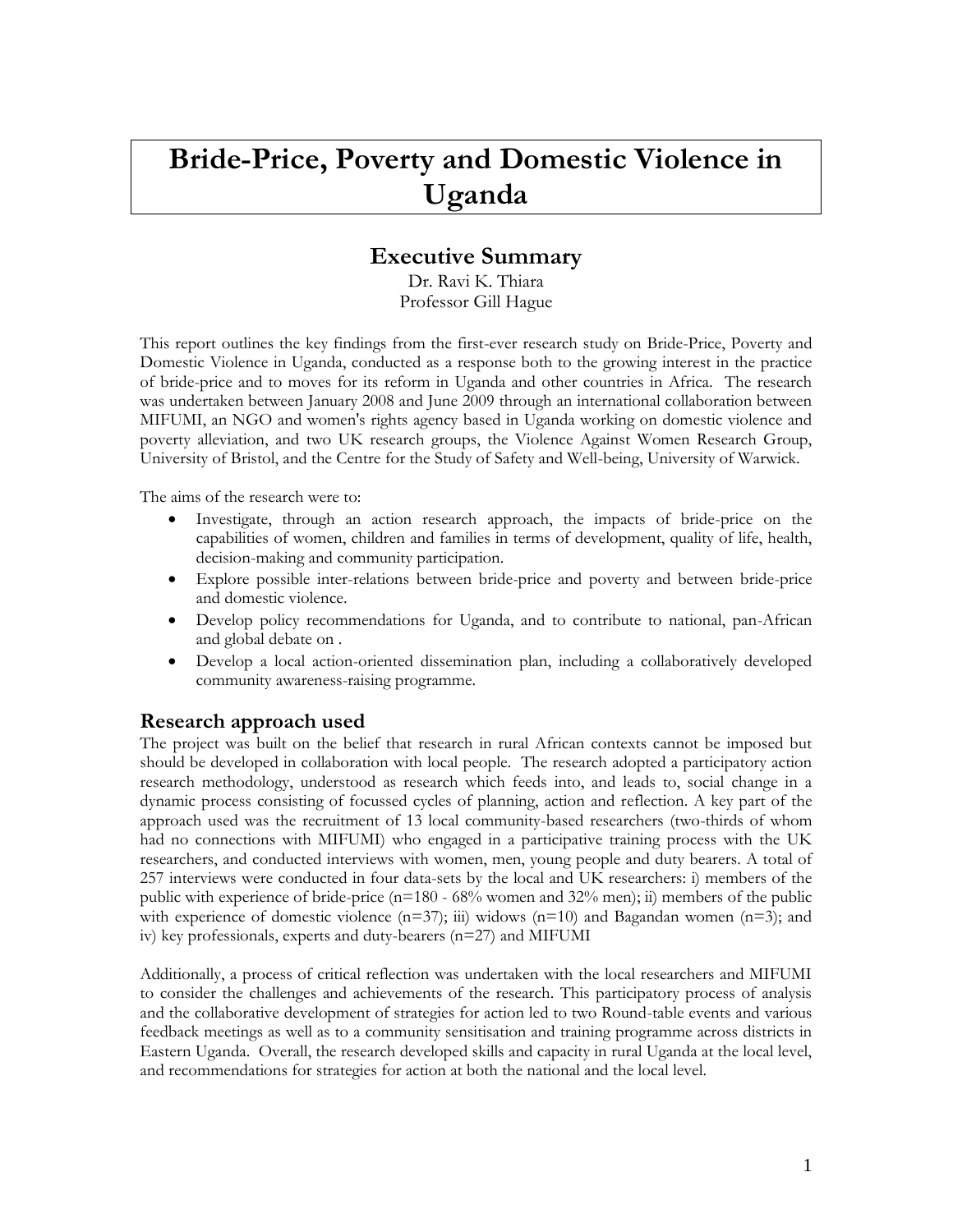The research was located in the East of Uganda, where bride-price takes specific forms that require particular examination, and was conducted in various sub-counties in the four Districts of Tororo, Mbale, Palisa and Budaka. Although there was an existing support infrastructure in Tororo District that helped to facilitate the research, the research areas were carefully selected to also include districts in which MIFUMI had little or no presence, in order to avoid possible bias.

# **Background to the research**

Bride-price or bride wealth, used to validate customary marriages, is a common practice in many African countries, and typically bride-price consists of a contract where material items (often cattle or other animals) or money are paid by the groom to the bride's family in exchange for the bride (Oguli Oumo, 2004). In urban areas, the practice is changing, so that money and goods are more commonly given in the form of non-refundable gifts, though in rural communities more traditional bride-price practices remain common and tend to be accepted as the cultural norm. Although the past benefits of bride-price are widely recognised, there has been increasing concern about the negative impacts of bride-price in recent years, especially on women, children, family life and community development. The practice has been linked to issues of poverty (FIDA-U, 1996; Tamale 1993 and 2004) and, in particular, to domestic violence and the violation of women's human rights have been associated with bride-price, and calls made for its reform (Matembe, 2004; MIFUMI 2001 and 2004; Oguli Oumo, 2004; Osuna 2003; Sekagya, 2004).

Since there has been no comprehensive research on the issue on which the calls for legislative reform can be based, this research has begun the process of filling the gap. Recognising that the exchange of goods is part of many marriage rites across the world and not limited to African societies, the research was mindful, in considering bride-price in Uganda, to avoid the possible stigmatisation of African communities and traditions, and to locate this enquiry within the wider context.

# **Key findings**

The research found a range of impacts of bride-price which confirmed and expanded the findings of existing small studies (Osuna, 2003), discussions at the *International Conference on Bride-price 2004*, previous case studies and anecdotal evidence. Most notably, there were outstanding similarities in the findings across the data-sets in terms of both the positive and negative impacts identified.

# **Historical context and change**

The importance of considering the historical context and past usefulness of bride-price as an ancient and valued practice which aided communities and promoted social cohesiveness and harmony was underlined by many respondents. In recent times, bride-price was suggested to have become a commercialised practice, particularly in richer or professional communities and in the cities, so that its traditional value is now less clear due to the impacts of modernisation and the resulting commercialisation of social customs.

Bride-price was now considered by the majority of informants to cement gender inequality, giving women little power and possibly turning them into commodities to be passed from family to family. Thus, bride-price can be seen both as a *symptom* of male dominance and power in families and also as a *cause*. Consequently, the subservient position of the wife is made worse and greater inequality is frequently caused by the payment of bride-price.

#### **Seen as 'custom' and 'tradition'**

Given its long-standing nature, and despite differing systems of bride-price in the country, the payment of bride-price has become a way of life, often normalised in people's minds and difficult to challenge or change. Customary marriage is solemnised and made valid if bride-price is paid and it can act as a 'certificate' of marriage. Any reform would need another method of recognising such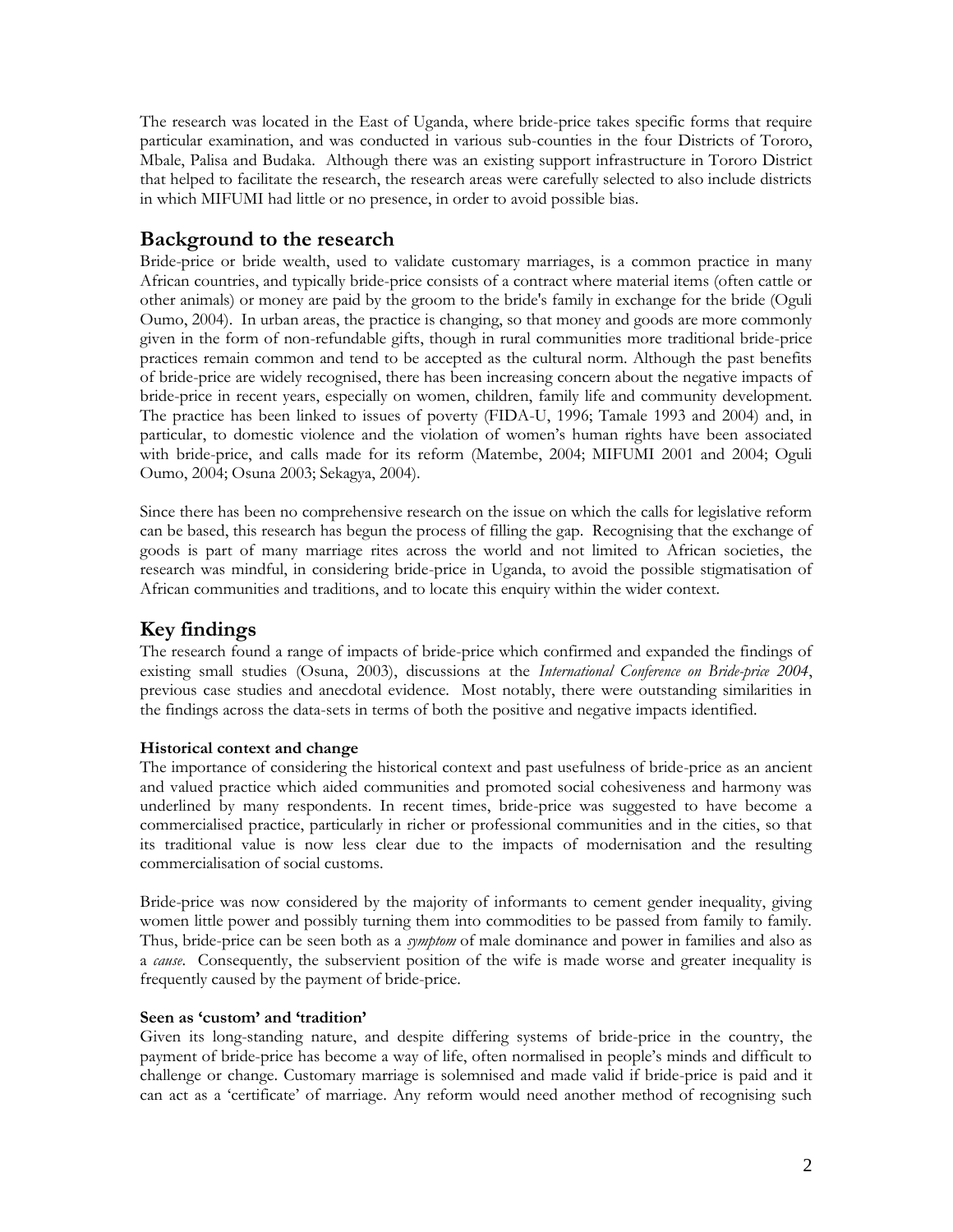marriages (this is being partially addressed in the new Bridal Gifts Ordinance in Tororo) and would need to be seen as not disrespectful or a discourtesy to traditional ways of life. Despite this, support for reform of bride-price was almost unanimous in this study.

#### **Positive and negative impacts of bride-price**

The study assessed both the positive and negative impacts of the practice of bride-price. Overall, from all the data sets, 65% of interviewees suggested that bride-price has mainly negative impacts and almost 35% that there were both negative and positive impacts, while those suggesting mainly positive impacts was less than 1%.

#### **Positive impacts of bride-price**

The following positive impacts were repeated in interviews with members of the public and with professionals and duty bearers:

• Bride-price bonds together - i) the couple

ii) the two families.

- It can cement the community and provides stability within the families and hence in the wider village/community.
- It can spread wealth, transferring it between families.
- Bride-price benefits women's parents, compensating for the expense of bringing up daughters.
- Bride-price can be used by brothers for their own marriages.
- It is a symbol of appreciation to the wife's parents, as a recognition and partial recompense for the fact that the woman is leaving her natal family and will no longer be able to contribute to that household. Through its payment men earn recognition and respect from the in-laws and community.
- Bride-price gives women importance, value and status in their marriages, which may help them avoid abuse. At best, it can give women security and purchase in their new homes. It validates customary marriages and promotes women's 'official' status as wife and as a 'worthy' woman. Women may, conversely, feel worthless, valueless and a failure if brideprice is not paid.
- Bride-price gives value and legitimacy to the marriage and to the man as husband; he is viewed as a 'proper' husband and it indicates to him that he is now a 'responsible man'.

# **Negative impacts of bride-price**

The following key negative impacts were repeated in interviews with members of the public and with professionals and duty bearers:

- Bride-price makes marriage unequal because the woman is paid for by the man; thus, its continued existence cements inequality between men and women.
- The woman can become an article of property in her own home as bride-price can give the appearance of 'commodifying' human relationships.
- It may, therefore, feed into the abuse and maltreatment of the wife.
- It may deprive girls of education when parents seek an early or forced marriage in order to raise the bride-price, and take their daughters out of school. It can lead to the 'selling' of human beings because the family needs wealth.
- Children may be taken away and withheld by the husband's relatives if the mother leaves since bride-price was paid.
- It leads to women appearing to be worthless unless paid for, belittled, and able to be treated however men want. The practice gives the possibility of the virtual enslavement of women in the worst cases, as women are unable to leave if being mistreated because bride-price cannot be repaid.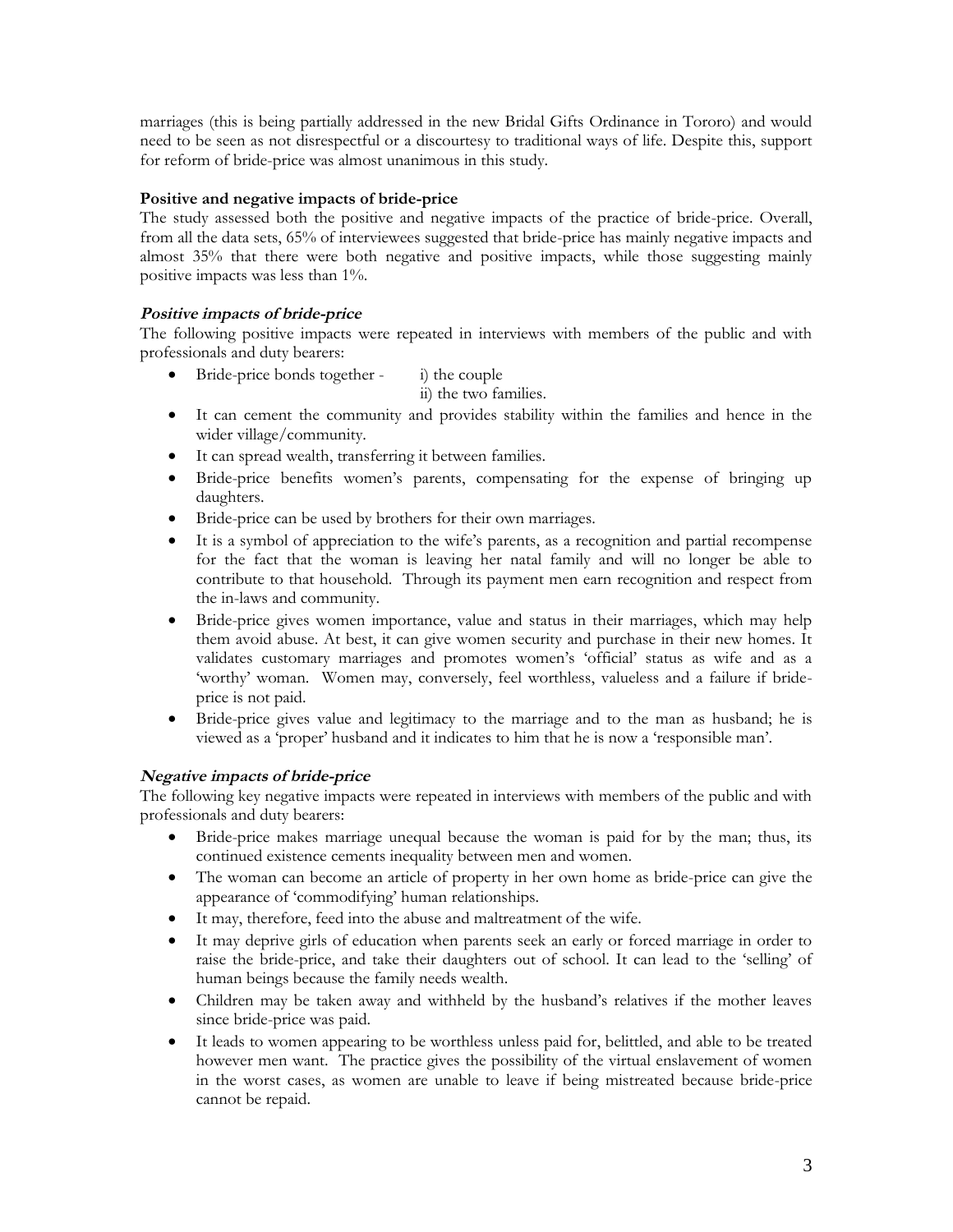- It can result in landlessness and homelessness for women.
- Men may have to borrow substantially and go into debt and impoverishment when they are young.
- The practice may cause a male inferiority complex if men cannot or fail to pay. Some men are left unmarried because of their inability to pay bride-price.
- Very young brothers may be left to pay back bride-price for a sister leaving her husband.
- It may make having children impossible, as men/young people cannot afford marriage, holding back development and community life*.*

#### **Are bride-price and domestic violence connected?**

The vast majority of interviewees in all the data-sets believed that there was a connection between bride-price and domestic violence though this connection was acknowledged to be a complex one since domestic violence was seen as a much broader social problem with bride-price being a contributing factor.

- $\bullet$  99% of the interviewees (n=37) known to have experienced domestic violence and abuse believed that bride-price had been an important element in the violence experienced.
- All 10 of the widows interviewed said that a connection between bride-price and domestic violence was key to their mistreatment.
- Significantly, almost all of the women interviewed (95%) in the 'members of the public' interview data-set (n=122) had experienced abuse and this was very frequently connected with bride-price (the sample for this data-set did *not* consist of victims of domestic violence). Both male and female interviewees suggested that bride-price was related to domestic violence, but the percentage doing so was higher for women. The majority of men (n=58) believed there was a connection but more women believed this proportionally than men. In the whole interview data-set, approximately 84% (n=126 out of 150) of interviewees believed there was a direct connection between domestic violence and bride-price.
- The vast majority of the professionals and duty bearers  $(90\%; n=24$  out of 27) saw a connection between domestic violence and bride-price, although some interviews contained contradictory data and a minority saw this connection as a complex one.

# **Key points**

The principal ways in which bride-price was seen to cause domestic violence were identified as follows:

- Domestic violence occurs because the man often feels he 'owns' the woman and, if the wife does not obey the husband, he may feel entitled to punish or chastise her. Men may also not have respect for their wives due to the payment made and engage in domestic violence as a matter of course.
- If a wife leaves due to domestic violence or marriage problems, her family often cannot repay the bride-price and thus cannot take her back. The woman is frequently forced to stay in or return to the violent marriage.
- While domestic abuse is widespread in many communities, bride-price itself appears to increase the types of abuse that women experience and the reasons why violence occurs. It cements women's inequality and the likelihood of men feeling that they have a right to dominate and control their wives, including through the use of violence.

This indicates that combating domestic violence requires a multi-pronged approach, of which the reform of bride-price could be an important part.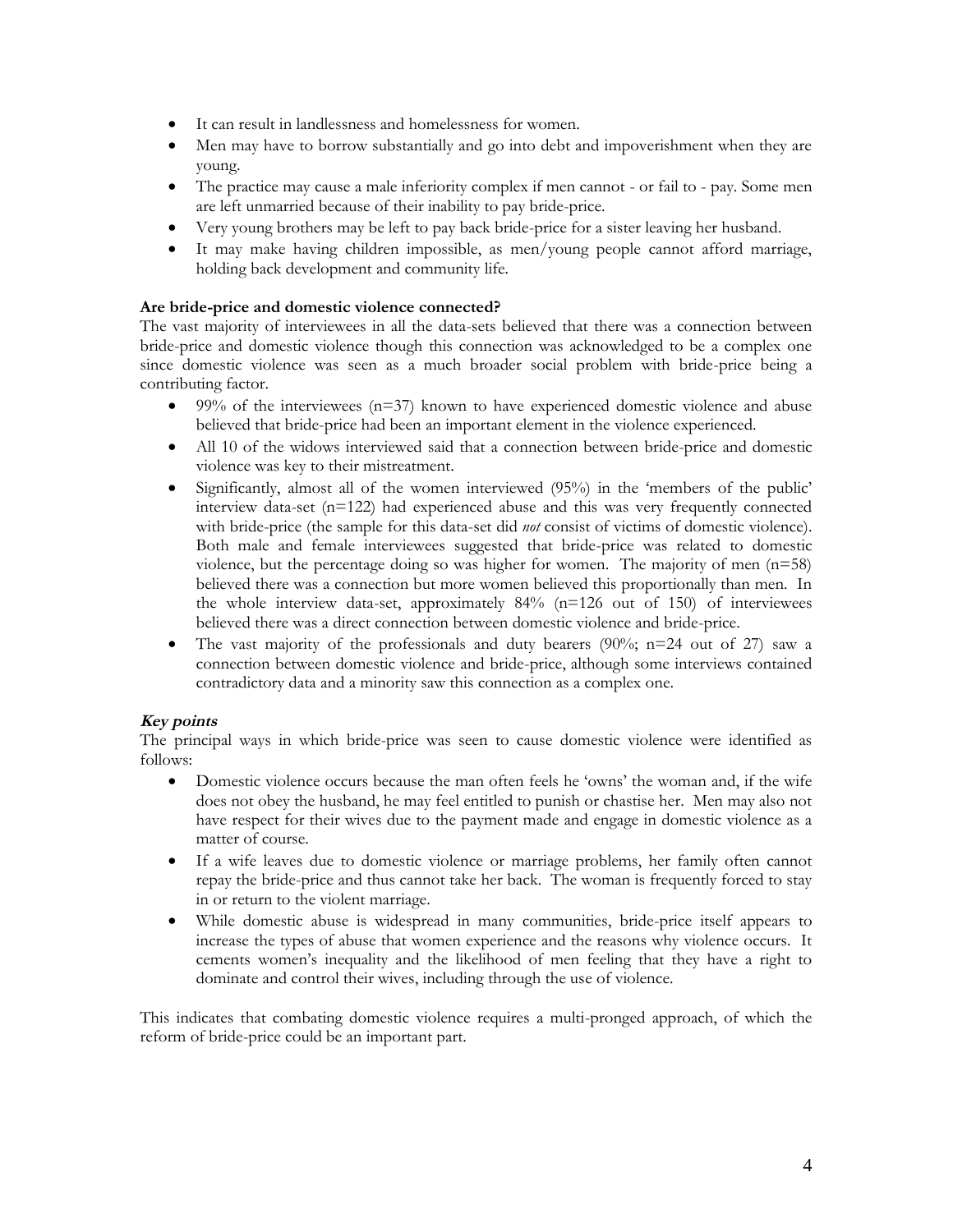#### **Are bride-price and poverty connected?**

A large majority of interviewees from all data-sets pointed to examples of bride-price contributing to poverty. Approximately 82.4% of interviewees believed there was a connection between poverty and bride-price, with 12% believing there was not. Many examples of how impoverishment had been increased in their own or other's lives were given. The majority  $(n=20 \text{ out of } 27)$  of the professional and duty bearer interviewees also believed there was a connection between poverty and bride-price, though a significant minority (a quarter) believed this connection was a complex one (due to the fact that goods and money are transferred between families by the payment of bride-price and, though wealth changes hands, it still remains in the community).

#### **Key points**

The following points were identified from the interviews in relation to impoverishment and brideprice.

- The practice encourages impoverishment for young couples and families as all their resources are put into raising bride-price.
- Young men with few resources are likely to have to spend all they have on bride-price and then face poverty as they try to support their new family. Many young men have to go into quite severe debt and therefore start out, not only in poverty, but also indebted and so even further disadvantaged, making it difficult to build income and sustainability.
- Wealth tends to be transferred to older, more established community members (the bride's parents) at a key time in young people's lives. Thus the 'evening out' effect of bride-price transferring wealth around a community tends not to happen, leaving younger people impoverished or destitute.
- Impoverishment due to bride-price payments may mean that the family is not able to educate their children or pay school fees, so that disadvantage is reinforced, and it may also lead to early marriage for daughters where parents need resources.
- Difficulties created by bride-price are an issue of poverty as in poor communities people struggle for wealth and families may depend critically on the receipt of bride-price.
- People may therefore be turned against each other due to the struggle to survive and to compete for scant resources. For example, parents may be forced to refuse to take separated daughters back because they cannot repay the cows and goats given for bride-price.

Interviewees believed the overall problem to be that of entrenched poverty, but bride-price is often a factor in increasing it. Thus while the over-riding issue is one of challenging poverty itself, work on bride-price is one part of this larger task.

#### **Are there connections with HIV infection?**

A variety of ways in which bride-price may contribute to increased HIV infection were identified in the study.

- Older men able to pay good bride-price may be HIV+. Cases were presented of parents who had sought wealthy older men for their young daughters where such men may have been infected with HIV and also might have other wives, thus spreading infection.
- Women forced to stay with unfaithful husbands because parents could not repay the brideprice, where the husbands became  $HIV +$  and then infected their wives (and children) who would otherwise have left.
- After husbands died of AIDs-related illness, brothers often sold the land and the wives were driven away or forced to marry again for economic support and HIV/AIDs was spread.

#### **Impact on family members, community and development**

All the members of the public interviewees knew of family and community members who had been adversely affected by bride-price, even if they themselves had not been. Positive impacts, in terms of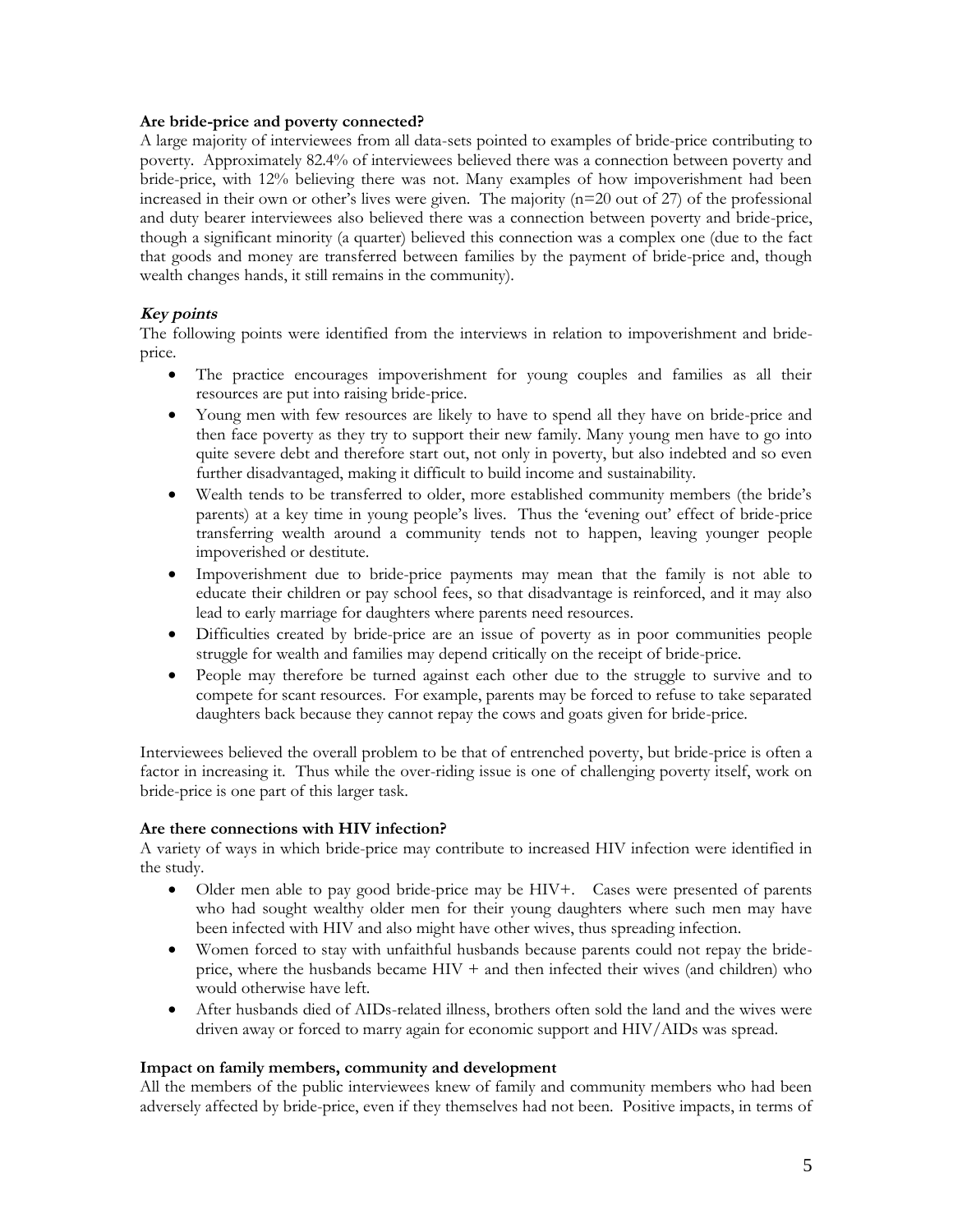development, included the strengthening of communities and families where bride-price was paid with no problems being created. Negative impacts on family and community development included:

- The retarding of development due to bride-price violations and to family life being disrupted.
- The retarding of development and destabilisation of communities due to men (and women) being left unmarried in that community and unable to have families.
- Consequences for AIDs orphans who would not be able to afford bride-price.
- Empowerment of women is fundamental to development but bride-price tends to work against such empowerment as women have little power and are the ones to be exchanged from one family to another with bride-price legitimising this exchange.
- The cementing of landlessness for women is directly related to bride-price and inequality -in that property ownership by men only is reinforced, thus equal development is often held back.

#### **Impact on widows**

The study revealed that bride-price can become a particularly difficult problem for widows and families when the husband dies. These included:

- HIV infection.
- Landlessness and homelessness.
- Destitution and malnutrition.

#### **Impact on young girls**

The research suggests that the impact of bride-price can be particularly severe for young girls, especially where parents have an urgent financial need for their bride-price. This included:

- Early or forced marriage.
- Being forced to leave education because fees could not be paid and bride-price was needed for brothers.
- Girls being exposed to sexual abuse (and HIV) by older dominant men and having no way to escape, due to their age, inexperience and lack of power in the situation.
- Girls experiencing pregnancies when too young due to early marriage, and sometimes developing severe medical problems, followed by subsequent rejection by the family, leaving them in a desperate plight.

#### **Impact on men**

A number of impacts of bride-price on men were highlighted in the interviews with male respondents. These included, as noted, being forced into poverty as a result of having to pay brideprice; going into severe debt; young brothers being left to repay bride-price; men not being able marry at all or to marry women of their choice; male feelings of inferiority; huge pressure on young inexperienced men when they have no resources; and young people starting marriage and adult life in financial trouble.

# **What should be done about bride-price?**

A key aim of this action research was to generate knowledge about the practice of bride-price which would then feed into social action and awareness-raising at the local level, as well as inform wider policy and legal work.

#### **Reform, abolish or leave as it is?**

The research findings revealed that reform to remove the harmful aspects of bride-price, or abolition, were recommended as the way forward in the data-set of interviews with members of the public.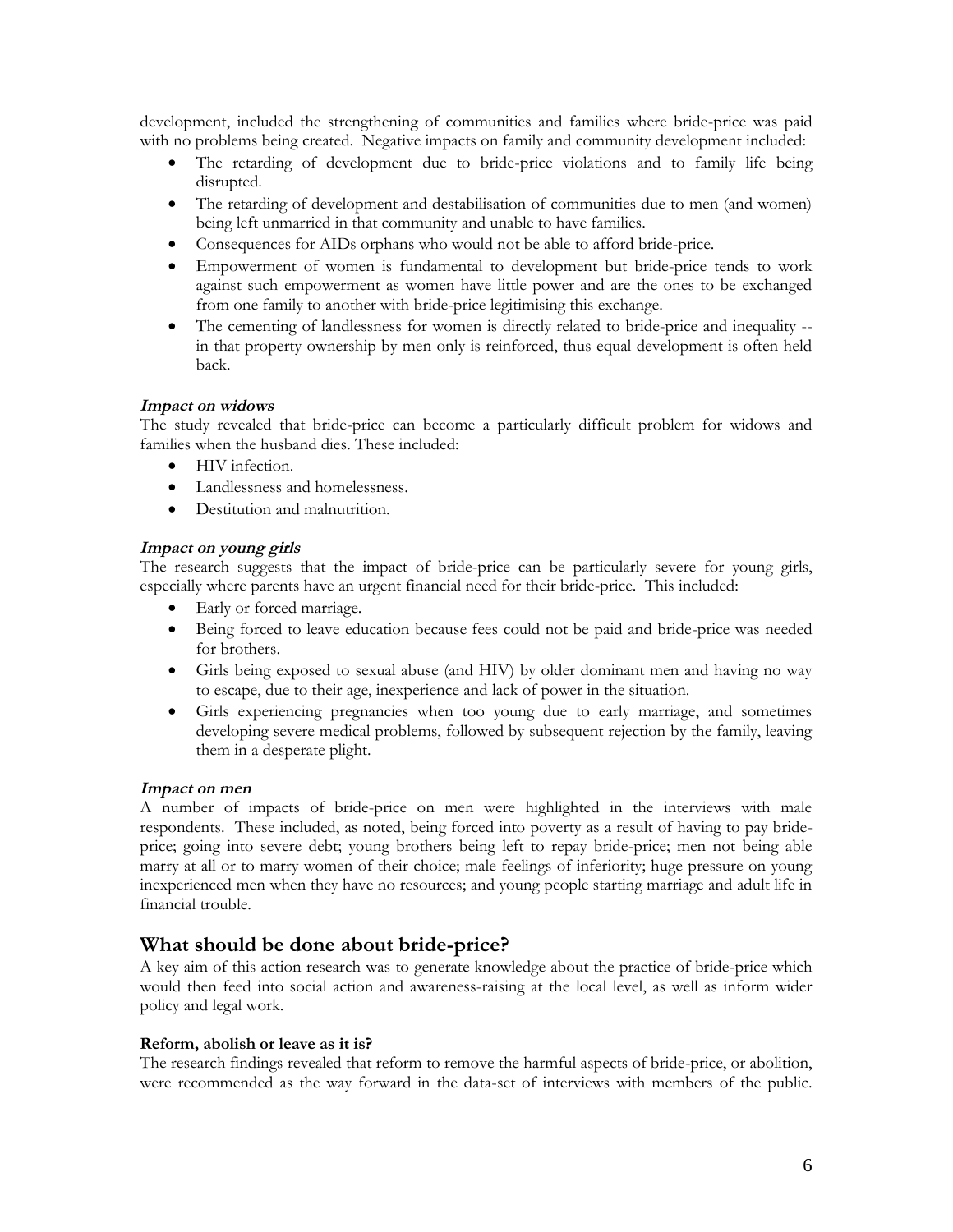Among the professional and expert interviews, overwhelmingly, reform to make it a non-refundable gift and a small token of appreciation was favoured. These figures were as follows.

| <b>Date-set</b>                         | Reform | Abolish | Leave as is |
|-----------------------------------------|--------|---------|-------------|
| <b>Members of public</b><br>$(n=180)$   | 60     | 28      | 13          |
| Expert, duty bearer,<br>agency $(n=27)$ | 98     |         |             |

#### **How could reform be carried out?**

The mechanisms through which such reform could be carried out were suggested as follows:

- To make bride-price a gift of modest size, voluntarily given (and not an expectation), and to make it non-refundable.
- The validation of customary marriage by the payment of bride-price to be outlawed and replaced with another simple form of validation.
- The removal of official and religious expectations that bride-price must be paid.

With respect to long-term development, cultural change and public awareness-raising, the need for community education and for sensitisation work among local people in villages was highlighted by the majority of the interviewees. This was reinforced by the participants at the two Round-table events held in Tororo and Kampala.

#### **National level**

Legislation and policy needs to be developed by the national Government of Uganda. As an initial step, emphasis was placed by our respondents on the Constitutional Petition on Bride-Price (seeking to make amendments to the Constitution of Uganda on the grounds of possible harmful impacts of bride-price) which is currently before the Court, with accompanying media and dissemination work. The study also recommends that there is a need to have wider public debate on bride-price, to consult with communities, and to develop awareness-raising and public education programmes at a national level.

#### **Local level**

Strategies for action which were identified during the study at the local level included:

- The development of new local strategies and guidelines to address violations.
- The development of implementation guidance in Tororo for the upcoming Tororo District Bridal Gifts Ordinance, and perhaps to enable its adoption in other Districts in the future.
- The sensitisation of individuals in villages and communities through the provision of sensitive education and awareness-raising.
- The provision of advocacy and support services for those affected.

Given that the new Tororo District Bridal Gifts Ordinance (superseding the Bukedi bye-law and the first regulatory framework in Uganda making bride-price non-refundable), as a pioneering piece of legislation, is soon to be implemented, the development of guidance, including protocols and procedures for its implementation, and training were viewed as a priority for the Tororo District, along with sensitisation work with the public to raise awareness of the new law. A strategy for action developed at the Tororo Round-table meeting was to set up an implementation group with key representatives of the local council, the police, clan and cultural leaders, religious leaders, MIFUMI and other stake-holders to oversee the implementation of the Ordinance.